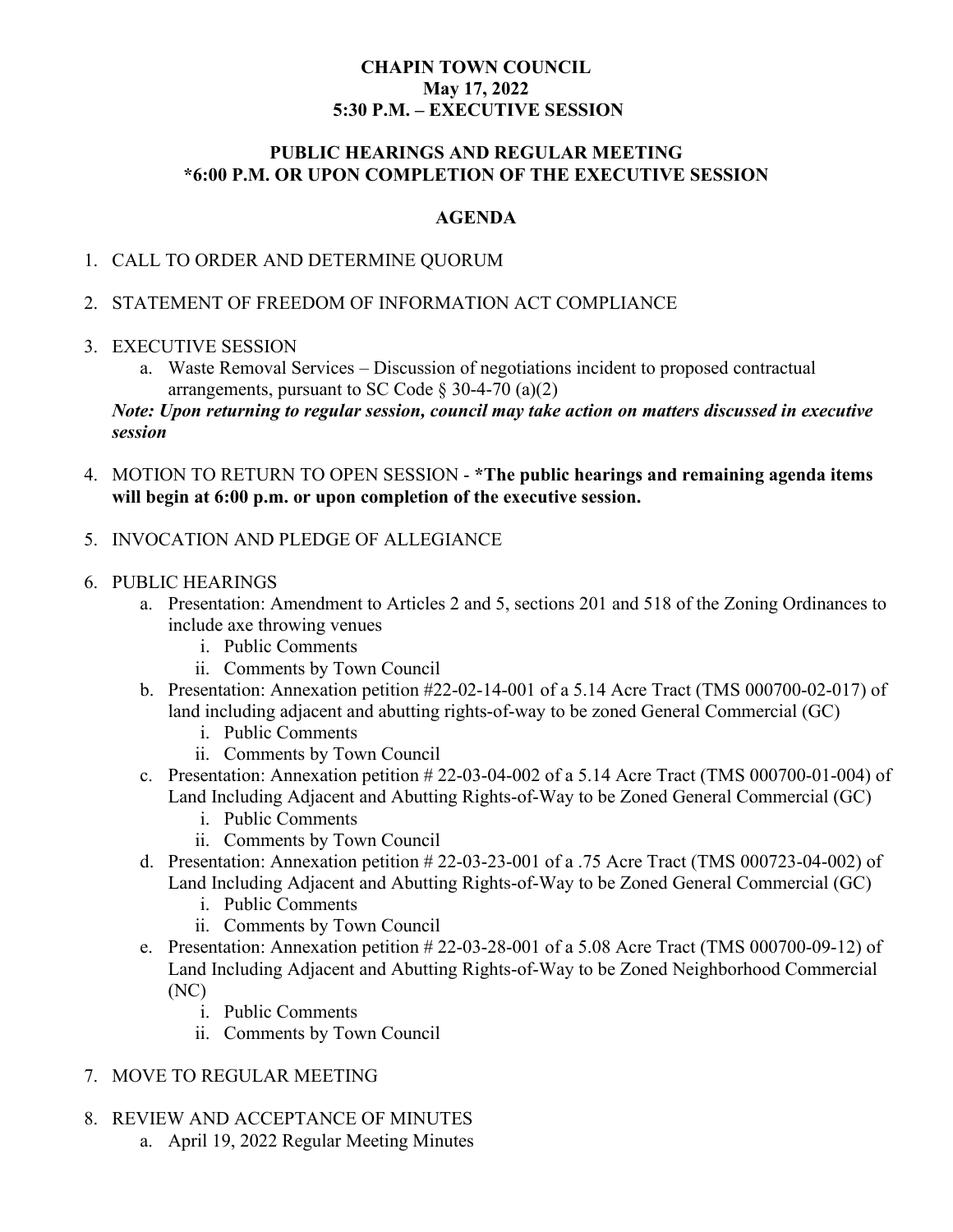### b. May 5, 2022 Special Called Meeting and Work Session Minutes

# 9. PUBLIC COMMENTS RELATED TO AGENDA ITEMS

## 10. PROCLAMATIONS:

- a. Excellence in Community Service for Rebecca Murphy
- b. National Food Allergy Week Michele DeVrient Family
- c. National Safe Boating Week Linda Warren, Lake Murray Flotilla, U.S. Coast Guard Auxillary
- 11. PRESENTATION: All natural hazards risk assessment and mitigation plan for the Central Midlands Region of South Carolina – Guillermo Espinoza, Central Midlands Council of Governments

# 12. REPORTS

- a. Communications & Economic Development Report
- b. Financial Report
- c. Police Report
- d. Utility Report

# 13. OLD BUSINESS

- a. Ordinance: Amending Article 1 of Chapter 7 of the Chapin Town Code to establish the position of Ministerial Recorder –  $2<sup>nd</sup>$  reading
- b. Ordinance: FY 2022 Budget amendment for American Rescue Plan Fund  $2<sup>nd</sup>$  reading
- c. Zoning Ordinance: Recommendation from Planning Commission Amending Articles 2 and 5, sections 201 and 518 of the Zoning Ordinances to include axe throwing venues –  $2<sup>nd</sup>$  reading
- d. Zoning Ordinance: Recommendation from Planning Commission to approve Annexation petition #22-02-14-001 of a 5.14 Acre Tract (TMS 000700-01-017) of land including adjacent and abutting rights-of-way to be zoned General Commercial  $(GC) - 2<sup>nd</sup>$  reading
- e. Zoning Ordinance: Recommendation from Planning Commission approving Annexation petition # 22-03-04-002 of a 5.14 Acre Tract (TMS 000700-01-004) of Land Including Adjacent and Abutting Rights-of-Way to be Zoned General Commercial  $(GC) - 2<sup>nd</sup>$  reading
- f. Zoning Ordinance: Recommendation from Planning Commission approving Annexation petition # 22-03-23-001 of a .75 Acre Tract (TMS 000723-04-002) of Land Including Adjacent and Abutting Rights-of-Way to be Zoned General Commercial  $(GC) - 2<sup>nd</sup>$  reading
- g. Zoning Ordinance: Recommendation from Planning Commission approving Annexation petition # 22-03-28-001 of a 5.08 Acre Tract (TMS 000700-09-12) of Land Including Adjacent and Abutting Rights-of-Way to be Zoned Neighborhood Commercial  $(NC) - 2<sup>nd</sup>$  reading

### 14. NEW BUSINESS

- a. Resolutions
	- i. Appointment of Ministerial Recorder
	- ii. Adopting the All-natural hazards risk assessment and mitigation plan for the Central Midlands Region of South Carolina